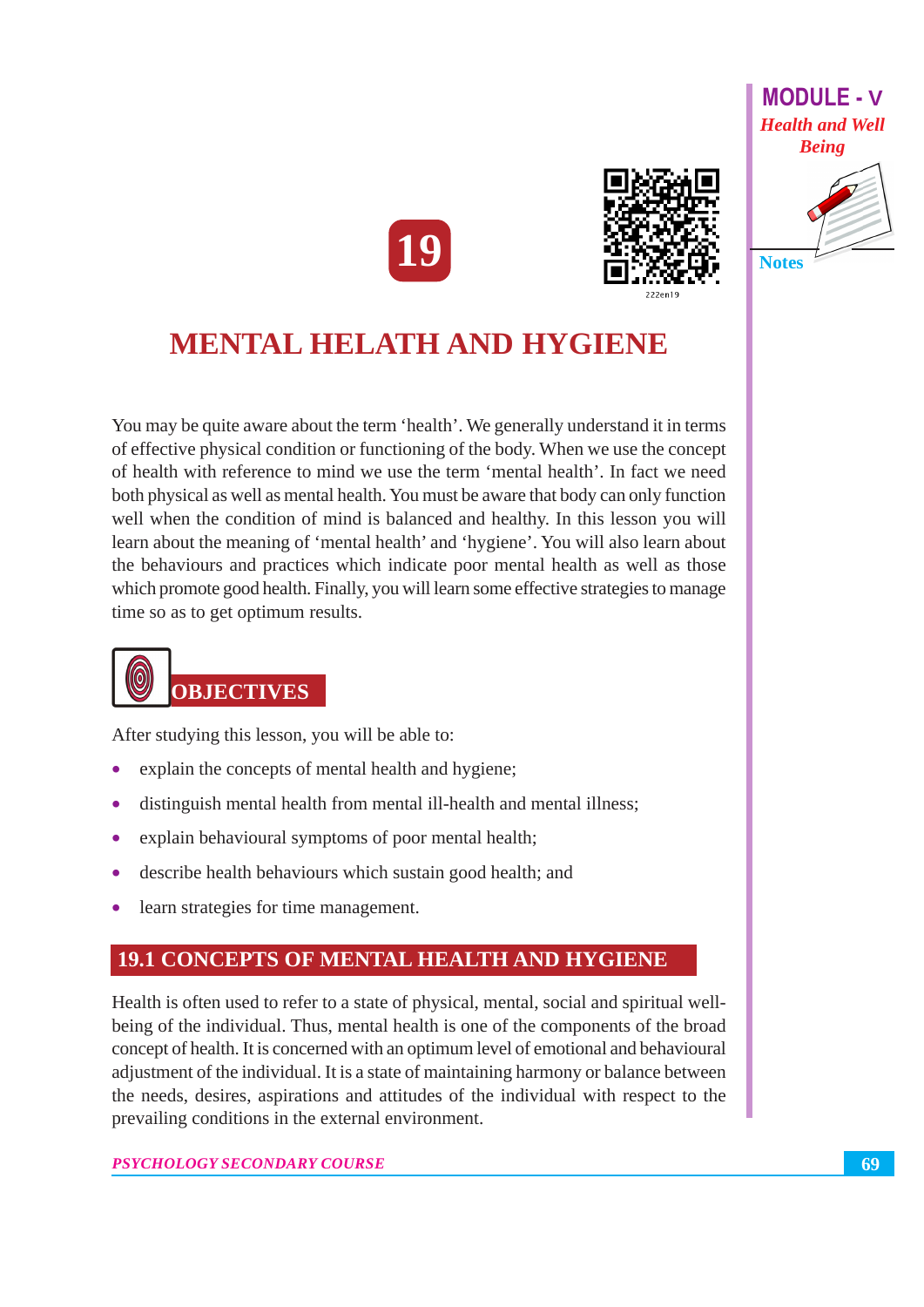

The term *mental hygiene* is closely related to mental health. We use the term hygiene to refer to keeping oneself and one's living and working areas neat and clean in order to prevent illness and disease. When we extend this concept to the domain of mind it stands for the art of developing, maintaining, and promoting necessary behavioural, emotional, and social skills to sustain good, effective and efficient mental health. One can achieve this by following some basic strategies at mental and behavioural levels in one's daily life. These are as follows:

- A. Reality Contact: In order to maintain good and sound mental health it is important to have a realistic appraisal of one's own reactions, emotions, and abilities. If you are in touch with reality you may be able to avoid a number of disappointments and frustrations in your daily life.
- **B. Impulse Control:** A person with healthy adjustment would have good control over his/her behaviours and impulses. So in order to maintain good mental health it is necessary that you should be in complete control over your impulsive behaviours.
- C. Self-Esteem: The awareness about oneself is called self-concept. It includes all the statements about "I" or "me" expressed in terms of feelings, beliefs and values. Thus self-concept is sum total of all that a person is aware about his or her own self. Self-esteem is the evaluative component of self. The personal evaluation of self could be either positive or negative. A sense of personal adequacy or positive self-concept is essential for mental health.
- **D. Positive Thoughts:** The quality of mental health depends on whether we direct our thoughts in positive or negative ways. Negative thoughts generate negative emotions such as anger, hate, jealousy, fear, and despair. The effect of such negative emotions on our mind is unhealthy. They also harm the endocrine system. Therefore in order to maintain good mental health, we need to develop the power of positive thinking which generates positive emotions such as love, joy, happiness, hope, compassion, empathy, and optimism in us. Such emotions strengthen our capacity to cope with various life challenges.

#### **Activity 1**

#### **Assess Your Mental Health**

It may be quite interesting for you if you are asked to assess your mental health by just responding to some statements dealing with your daily life activities. These statements are given below. Each statement is followed by three alternatives namely "agree", "uncertain" and "disagree". After reading each statement, please decide whether you "agree", or "disagree" with it. It may also happen that you may not be able to decide whether you agree or disagree with a particular statement. In that case you are free to choose the alternative "uncertain". In order to express your view please encircle (O) which will best indicate your way of thinking and behaving.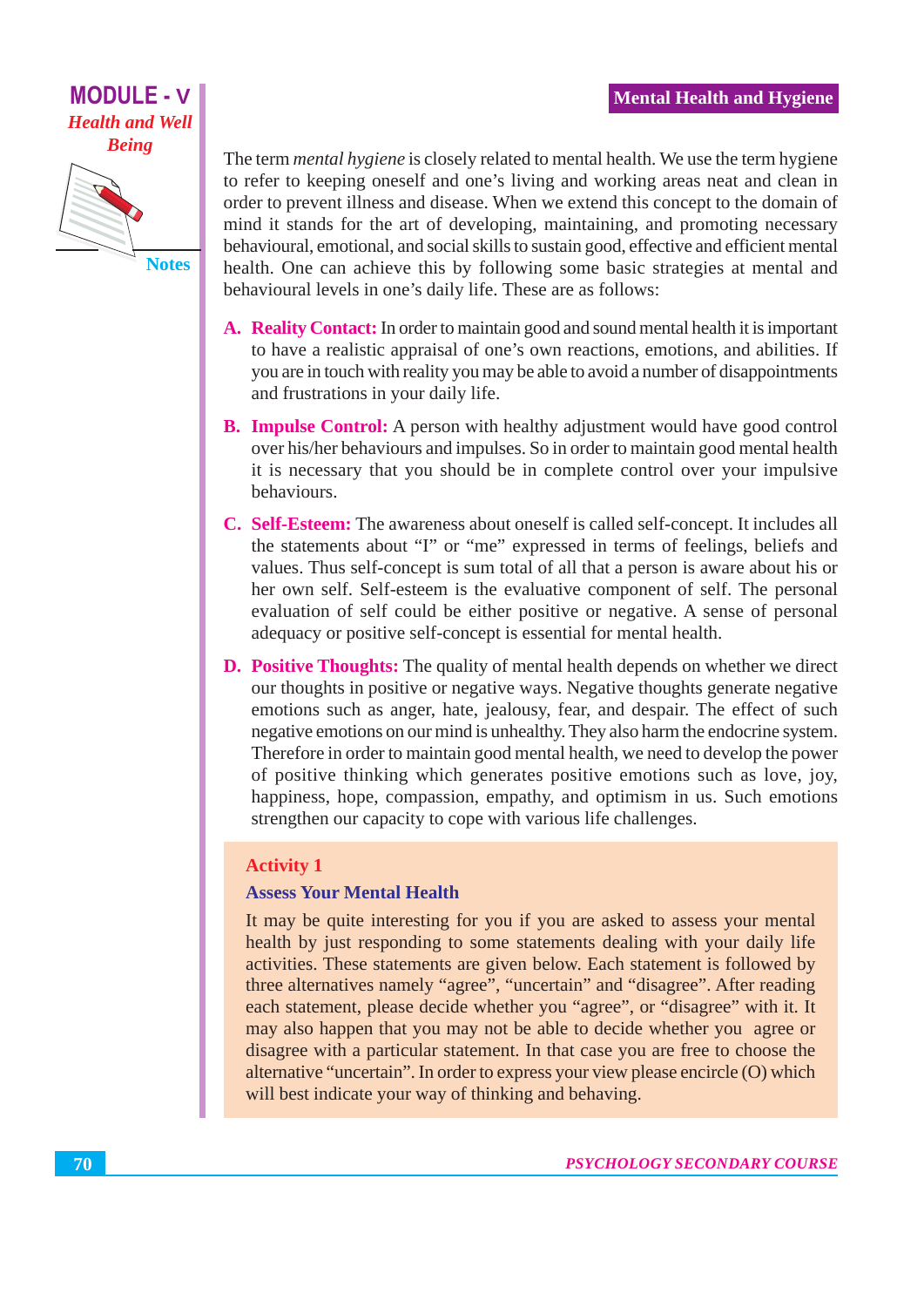|                                                                                                                     | <b>Agree</b>   | <b>Uncertain</b> | <b>Disagree</b> |
|---------------------------------------------------------------------------------------------------------------------|----------------|------------------|-----------------|
| 1. I am satisfied and happy with my life.                                                                           | 3              | $\overline{2}$   | 1               |
| My life is very happy.<br>2.                                                                                        | 3              | $\overline{2}$   | 1               |
| 3. Even when I am with the members of my<br>family, I feel lonely                                                   | 1              | $\overline{2}$   | 3               |
| 4. I am confident about my abilities                                                                                | 3              | $\overline{2}$   | 1               |
| 5. I have not been able to achieve as much as<br>I want to.                                                         | 1              | $\overline{2}$   | 3               |
| 6. I am not as adequate and competent as<br>others are.                                                             | 1              | $\overline{2}$   | 3               |
| 7. I am very intelligent and competent.                                                                             | 3              | $\overline{2}$   | 1               |
| 8. I do not want to mix up with others.                                                                             | $\mathbf{1}$   | $\overline{2}$   | $\overline{3}$  |
| 9. People are generally selfish.                                                                                    | 1              | $\overline{2}$   | 3               |
| 10. I have no zest for living.                                                                                      | 1              | $\overline{2}$   | 3               |
| 11. I generally trust people and have no problem<br>in getting along with them.                                     | 3              | $\overline{2}$   | 1               |
| 12. I experience a sense of well-being.                                                                             | 3              | $\overline{2}$   | $\mathbf{1}$    |
| 13. I get enough love and satisfaction from my<br>family and others.                                                | 3              | $\overline{2}$   | 1               |
| 14. I am generally able to solve my<br>problems when I encounter them.<br>I do not remain in conflicting situation. | 3              | $\overline{2}$   | $\mathbf{1}$    |
| 15. I have no goal in life. Life just drags on.                                                                     | $\overline{1}$ | $\overline{2}$   | 3               |
| Key                                                                                                                 |                |                  |                 |





| <b>Obtained Score</b> | <b>Your Mental Health</b> |
|-----------------------|---------------------------|
| $36 - 45$             | Good                      |
| $26 - 35$             | Fair                      |
| $15 - 25$             | Poor                      |

After giving your view on each statement, add the score of all the alternatives you

have chosen. The total of all the 15 items is your mental health score.

#### PSYCHOLOGY SECONDARY COURSE

**Interpretation**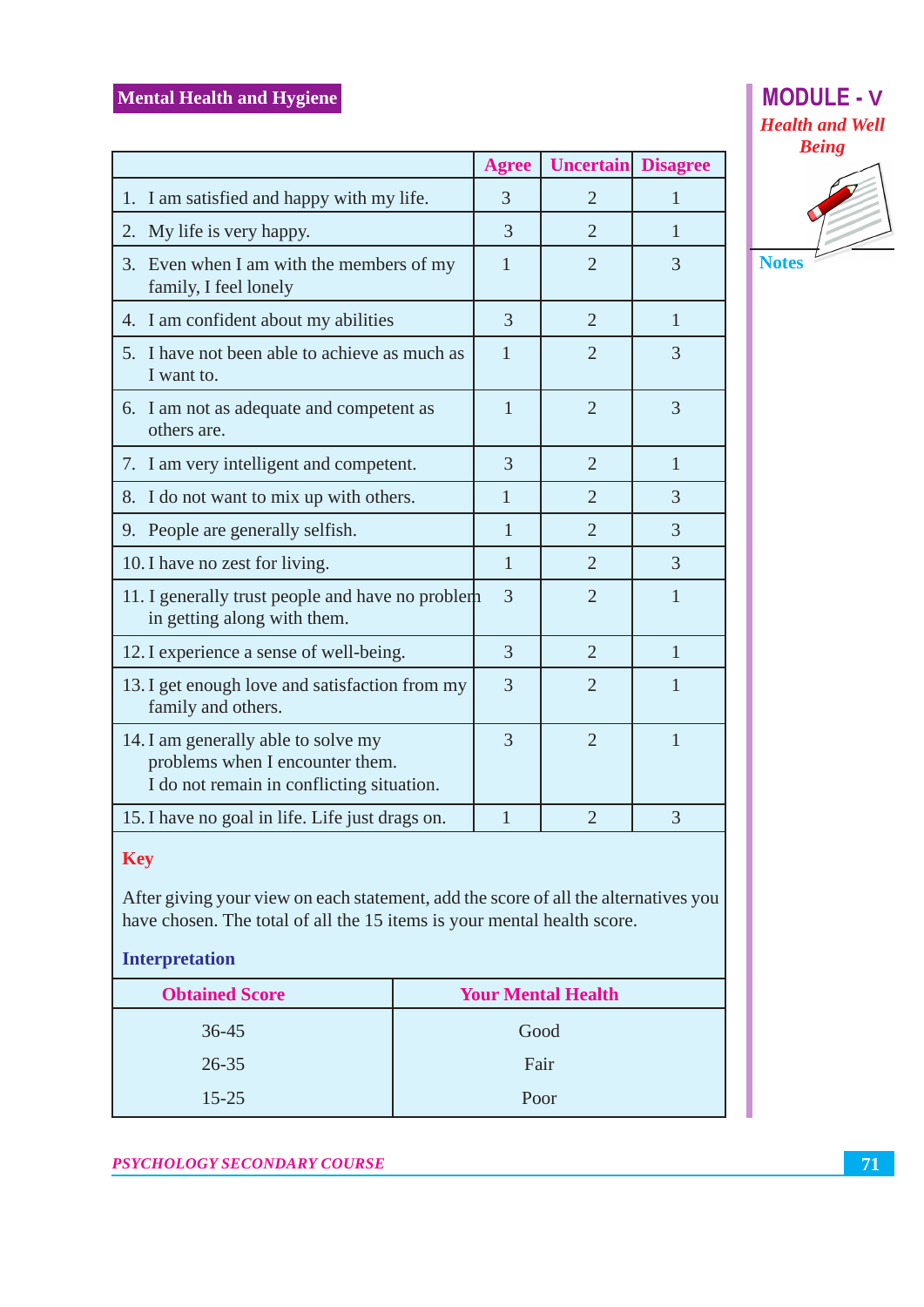

# **INTEXT QUESTIONS 19.1**

- 1. What do you understand by the term health?
- 2. Explain the relationship between mental health and mental hygiene.
- 3. What strategies can we adopt to maintain good mental health and hygiene?

## 19.2 MENTAL HEALTH, MENTAL ILL-HEALTH AND **MENTAL ILLNESS**

In order to understand mental health in a better way you are also required to know the meaning of mental ill-health and mental illness. *Mental ill-health* is defined as the absence of the qualities of positive mental health in the individual. For example if someone among you often displays negative feelings and attitudes about others, you can assume that this person is displaying the characteristics of mental ill-health. *Mental illness* is a broad term which includes almost all the disorders of behaviour which are caused by faulty perception, emotion, thinking and attitude. Such individuals have problems in making adjustment with others in the society. We will discuss the categories of mental illness in lesson.

# **INTEXT OUESTIONS 19.2**

1. What is the difference between mental ill-health and mental illness?

### **19.3 INDICATORS/SIGNS OF POOR MENTAL HEALTH**

As human beings we are required to maintain sound mental health. However, we develop certain behaviours and habits which can lead to a poor state of mental health. Such behaviours range from mild irritation to severe forms of anxiety and depression. The main behaviours which indicate poor mental health are as follows:

- $(i)$ Haphazard and disorganized daily life routine.
- Short-tempered and irritating behaviour.  $(i)$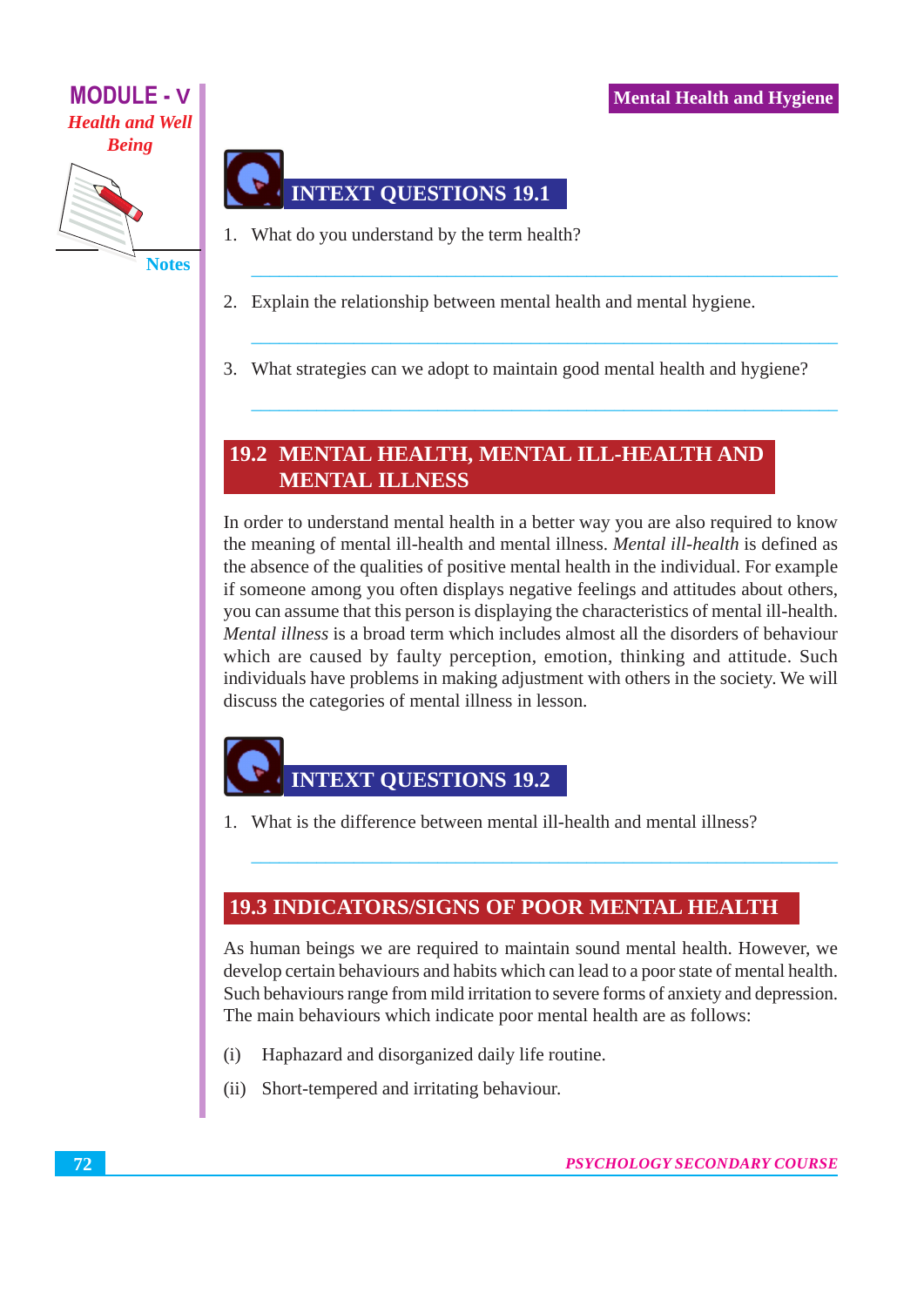- (iii) Anger and aggressive behaviour.
- (iv) Restlessness.
- (v) Increased or poor appetite and indigestion.
- (vi) Irregular sleeping pattern such as insomnia, disturbed sleep, or narcolepsy (excess sleep).
- (vii) Poor interpersonal relationships.

(viii) Anxiety and worry.

- (ix) Negative attitude toward self and others.
- (x) Withdrawing from relationships.
- (xi) Irregular and abnormal physiological conditions (e.g., blood pressure, heart palpitation, and pulse rate).
- (xii) Excessive use of drugs (e.g., alcohol, tranquillizers, and hallucinogens).

(xiii) Cigarette smoking and use of tobacco in other forms.

The above may cause threat to mental health. If an individual is frequently involved in such behaviours or remains in a particular state for a long period then it is more likely that (s) he may develop various kinds of mental disorders.

# **INTEXT QUESTIONS 19.3**

- 1. Give any four signs of poor mental health.
- 2. Which behaviours of a person sustain good health?

#### **19.4 BEHAVIOURS WHICH SUSTAIN GOOD HEALTH**

In modern life scientific and technological advances have created many facilities for comfort. However, if we develop dependency on them, our lifestyle becomes very sedentary and fragile. In order to overcome the risks involved in such a life we should observe certain precautions and engage in behaviours which promote and sustain good health. Ayurveda, the science of Indian medicine, deals with four aspects of lifestyle which can ensure good health in us. These include right food (*Ahara*), right recreation (Vihara), right routine (Achara), and right thinking (Vichara). Observing certain practices ensures a healthy and happy life. Let us examine each of these aspects in some detail.

**PSYCHOLOGY SECONDARY COURSE** 

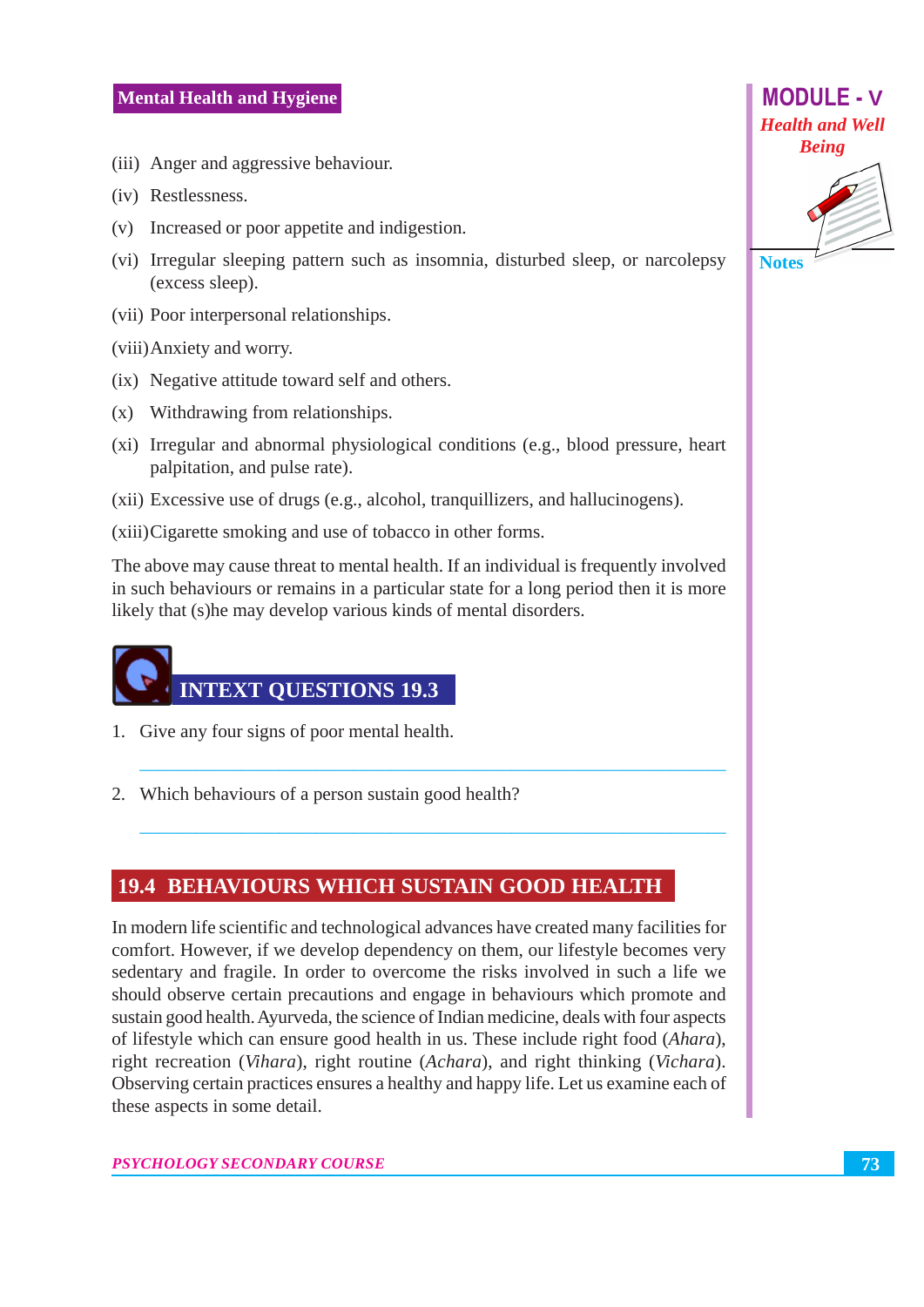**Notes** 

- (i) Food (*Ahara*): Food is the most important aspect of life. Compared to nonvegetarian food vegetarian food is safe and invigorating for a healthy body. For better health one must eat fresh fruits and vegetables with enough fiber content. Oily, spicy, junk and processed food causes obesity, hypertension, heart disease, diabetes, gastric ulcer and even cancer. Our daily food should contain green vegetables, fresh fruits, beans, honey, curd, milk, butter oil which provide enough of vitamins, minerals, iron, antioxidants and fibers. In addition there should be a balanced proportion of each category of food in our daily intake. We should also maintain fixed meal times. Chewing food properly and eating in controlled manner are good for health.
- (ii) **Routine** (*Achara*): Routine consists of three kinds of activities in which an individual indulges in. These are taking food and doing activities as per the seasonal demands called *Ritucharya*. It means taking food and doing activities in accordance with seasons. We must eat and act according to the characteristics of seasons. Thus in summer we should take light food containing little oil but plenty of fluids such as curd, fruit juice, rice curry and beans. During the winter and autumn seasons sweet and salty food can be taken in larger quantity such as milk products, vegetable soup, ghee, rice and oily food. During the spring season light food with less content of oil should be taken such as preparation containing gram and rice. During the rainy season food with astringent, acidic, salty and sweet taste are taken.

Day routine (*Dincharya*) and night routine (*Ratricharya*) refer to eating and doing activities according to the time of day and night. One should get up early in the morning before sunrise. Drinking water should be the first act after waking. It ensures smooth excretion of body waste, and is a sure remedy for constipation. After excretion of feaces and cleaning of teeth, massage of the body should be done before taking bath. Thus there should be proper time for each and every activity in the cycle of twenty four hours.

- (iii) Recreation (*Vihara*): Doing exercise and morning walk are the most important components of recreation. It makes the body light and strong. It increases the immunity, resistance power of the body and capability to work. During exercise toxins of the body are excreted with perspiration. It increases the appetite of the individual. The health problems such as heart disease and diabetes are also controlled by daily exercise. Exercise delays the ageing process and prevents impotence. It helps in purifying blood as the increased intake of oxygen and expulsion of carbon dioxide helps removal of dead cells from the body. Recreational activities like music also help in maintaining good health.
- (iv) Thinking (*Vichara*): Sound and positive mental health can only be maintained with right kind of thinking. A person who is mentally fit and healthy has selfsatisfaction, accommodative intellect, ability to accept criticism, understanding of the emotional needs of others, and self-control. Such individuals are neither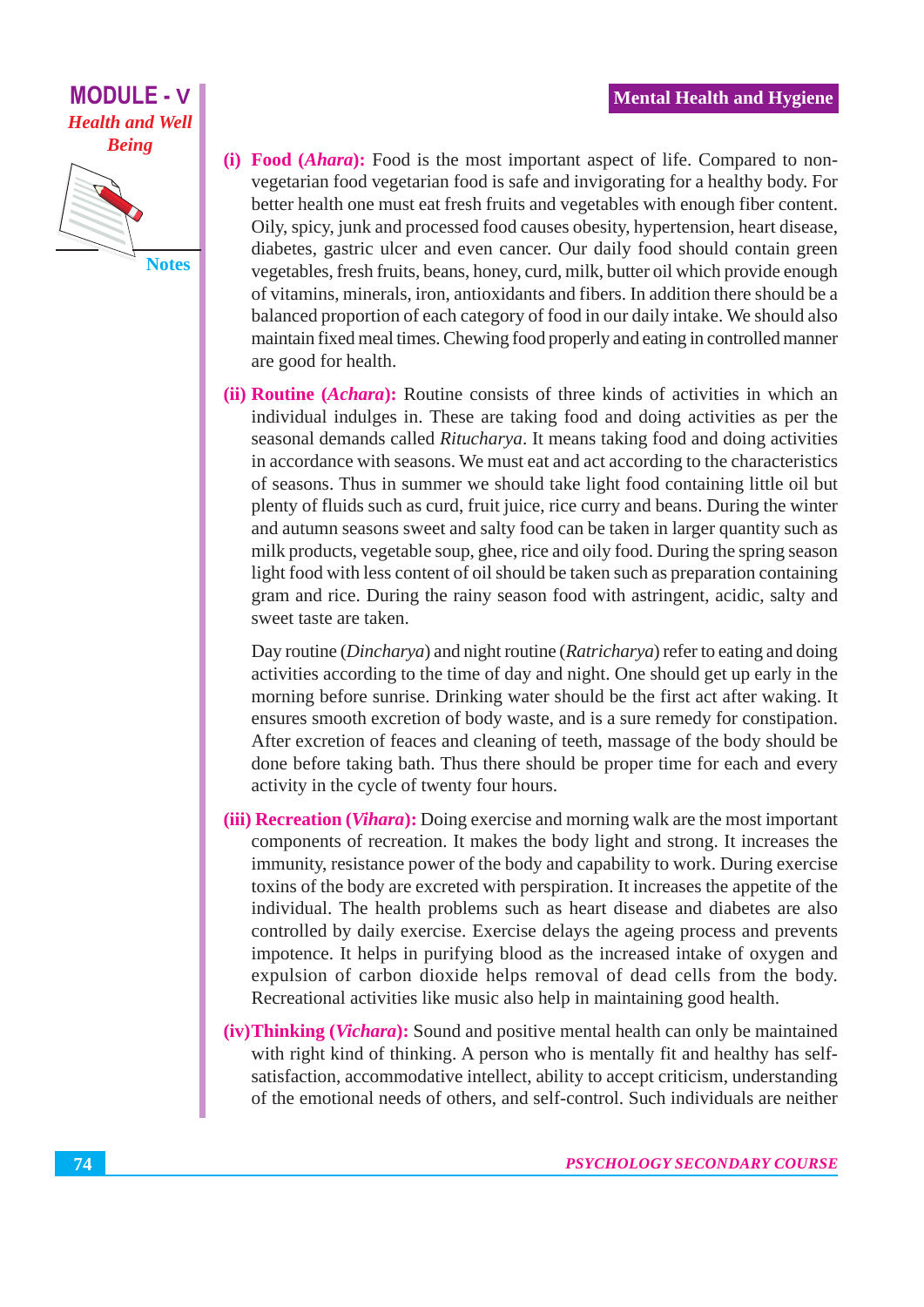driven by greed or lust nor dominated by fear, anger, attachment, jealousy, guilt or worry. On the social front an individual with positive thinking enjoys good friendships and earns respect from everybody.

Thus an individual can maintain a sound, healthy and happy life if (s) he follows the above health promotive behaviours.

#### **Activity 2**

Briefly describe the principles of health promotion that you should follow. Compare with the test you have taken in Section 19.1. What steps will you adopt to promote your health.

#### **19.5 STRATEGIES FOR TIME MANAGEMENT**

You know that we have only twenty-four hours in a day to perform all the activities. We generally fail to organize activities according to the time available. This creates a lot of pressure, tension and frustration. This happens because we do not allot a fixed time for any activities. This habit often results in doing inappropriate activity at an inappropriate time. Hence it is very important to prioritize activities and organize them according to available time. This we can do by scheduling the activities of twenty-four hours in order of priority and importance. The structured routine is called *activity schedule.* Before preparing an activity schedule we are required to make a list of activities which are supposed to be done during the twenty-four hours. Thereafter we should sequence these activities in terms of importance. For example the time for study, play, and sleep should be properly arranged. In addition to activity schedule, listing of activities in a diary and following it up can also be a good technique of time management. In order to make it clear let us discuss the basic principles of time management one-by-one.

| <b>Activity</b> |                          | <b>Strategy</b>                                                                                                                                                                                                                                                  |  |
|-----------------|--------------------------|------------------------------------------------------------------------------------------------------------------------------------------------------------------------------------------------------------------------------------------------------------------|--|
|                 | Preparing a list of work | You can plan it one day in advance at night.<br>Try to prepare a list of work you have to<br>accomplish next day. Identify and list all<br>that you have to do.                                                                                                  |  |
| $\mathbf$       | Prioritize the list      | From the list you have prepared for the day,<br>prioritize the work. Put the toughest task<br>first and keep the easiest task for the later<br>part of the day, when you are tired and low<br>on energy. Take best advantage of the hours<br>when you work best. |  |

#### **Manage Your Time**

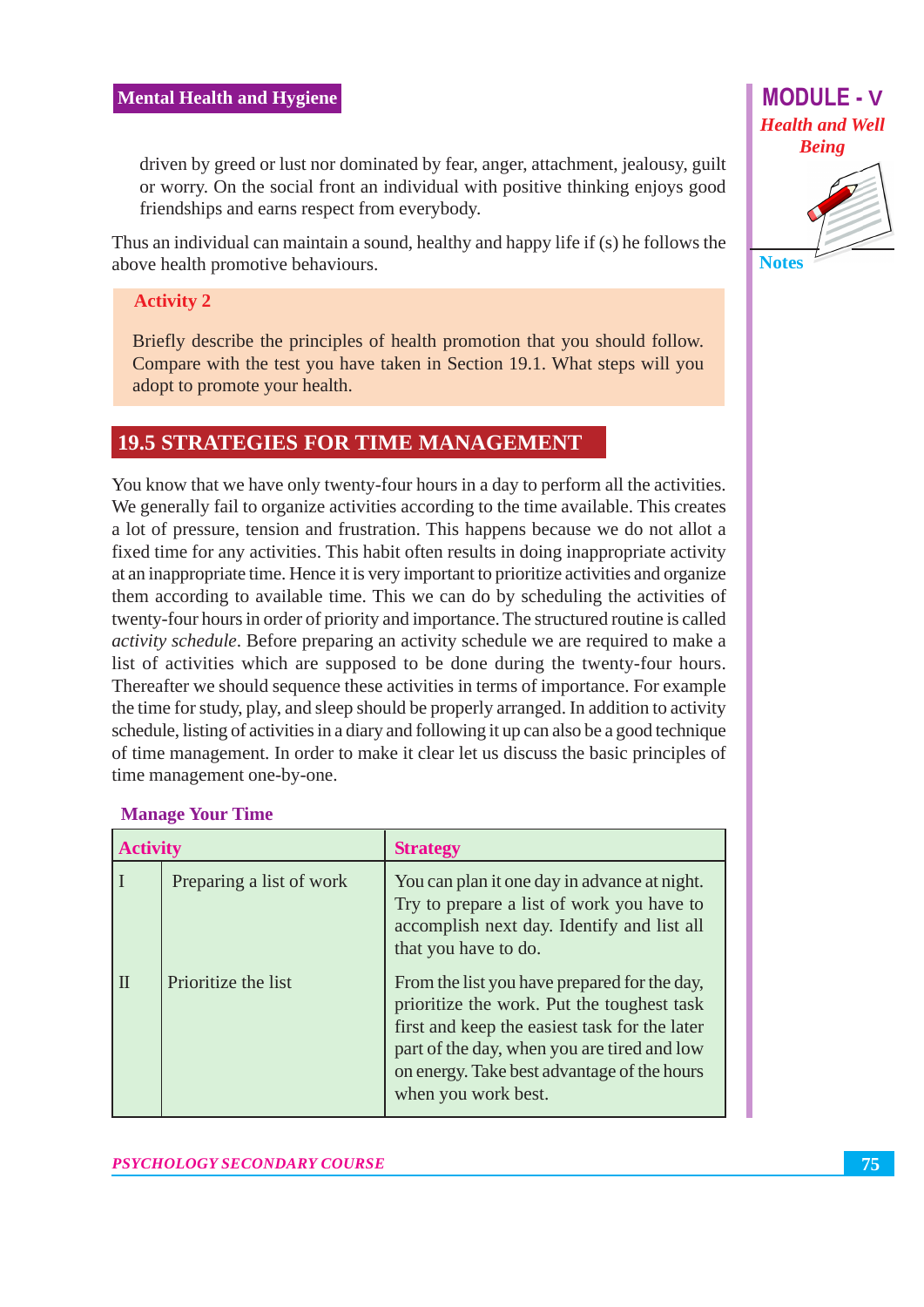| <b>MODULE - V</b>                      | <b>Mental Health and Hygiene</b> |                                |                                                                                                                                                                                                                                                                                                 |  |  |
|----------------------------------------|----------------------------------|--------------------------------|-------------------------------------------------------------------------------------------------------------------------------------------------------------------------------------------------------------------------------------------------------------------------------------------------|--|--|
| <b>Health and Well</b><br><b>Being</b> |                                  |                                |                                                                                                                                                                                                                                                                                                 |  |  |
|                                        | $\mathbf{I}$                     | Identify uninterrupted periods | Some tasks may require sustained attention<br>and uninterrupted periods. Keep such tasks<br>for periods when you can devote time<br>without any interruption.                                                                                                                                   |  |  |
| <b>Notes</b>                           | IV                               | Flexible schedule              | You should be prepared to face events that<br>are not planned and you did not expect<br>them. Thus, be flexible to handle such<br>unexpected events.                                                                                                                                            |  |  |
|                                        | V                                | Time of exercise               | Set aside some time in your daily schedule<br>for exercise and yoga. Time spent on such<br>activities helps to maintain good mental<br>and physical health and results in increased<br>productivity.                                                                                            |  |  |
|                                        | VI                               | Leisure time activities        | Set aside some time each day or work to<br>do some planned leisure activity. It gives<br>mental and physical rest and break from<br>the daily routine. For example, listening to<br>music, watching favourite programme on<br>television, gardening, painting, playing<br>favourite sports etc. |  |  |

#### **Activity 3**

#### **Managing Time**

Make a time-table of your daily activities. Now list the ways you can manage your time in a more efficient way.



**MODULE - V** 

# **WHAT YOU HAVE LEARNT**

- The term health refers to a state of physical, mental, social and spiritual well- $\bullet$ being of the individual. Mental health is one of the components of the broad concept of health. It is concerned with an optimum level of emotional and behavioural adjustment of the individual.
- The term *mental hygiene* refers to keeping oneself and one's living and working  $\bullet$ areas neat and clean in order to prevent illness and disease. When we extend this concept to the domain of mind it stands for the art of developing, maintaining, and promoting necessary behavioural, emotional, and social skills to sustain good mental health.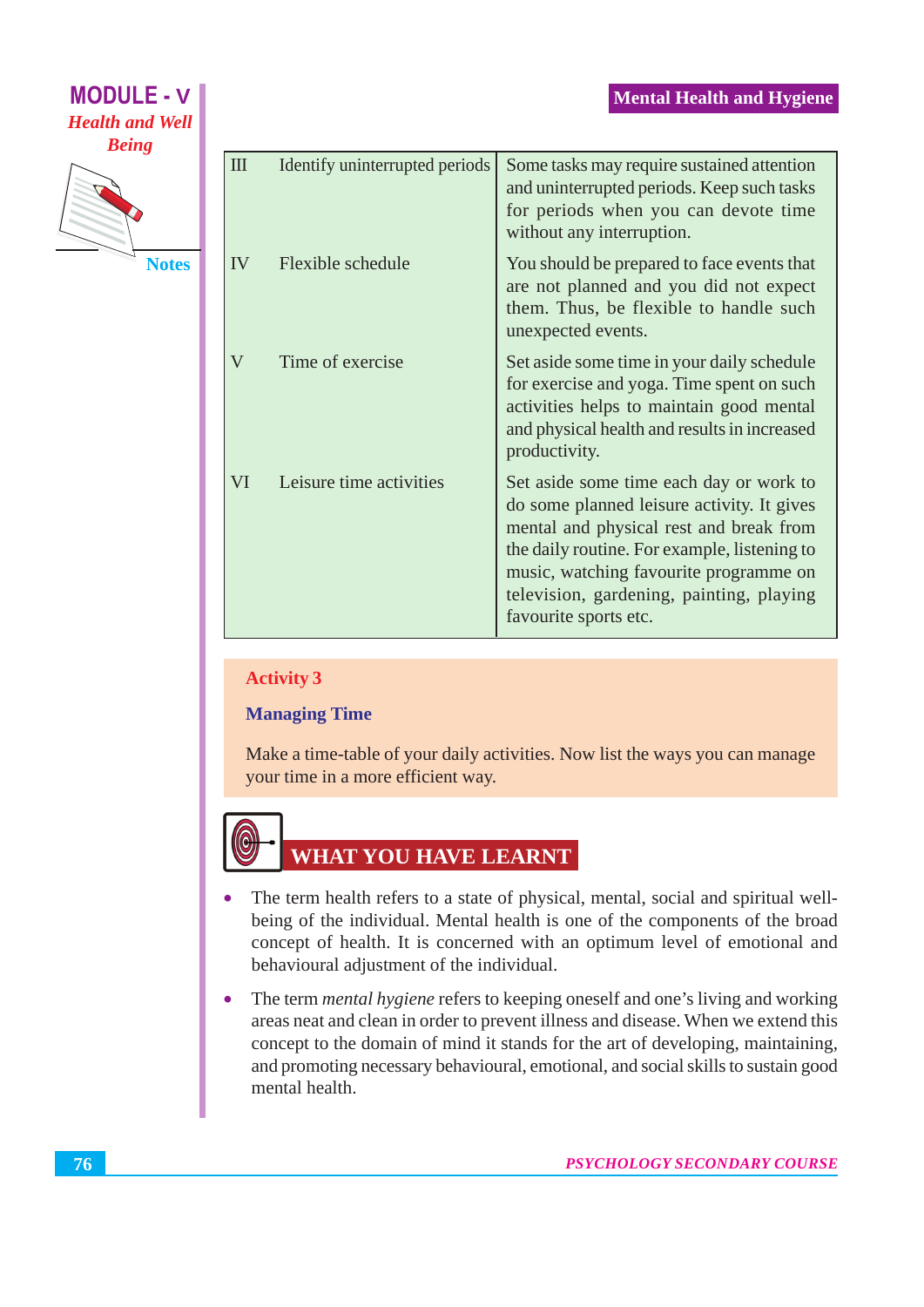- Mental ill-health is defined as the absence of the qualities of positive mental health in the individual. Mental illness is a broad category which includes all the disorders of behaviour which are caused by faulty perception, emotions, thinking and attitude.
- Ayurveda, the science of Indian medicine, deals with four aspects of lifestyle which sustain good health in us. These are food (Ahara), recreation (Vihara), routine (Achara), and thinking (Vichara). Observing certain practices related to them ensures a healthy and happy life.
- We generally fail to organize activities according to the time available. This creates a lot of pressure, tension and frustration. A structured routine involves making an activity schedule.

# **TERMINAL QUESTIONS**

- 1. What are the main strategies to achieve the state of good mental hygiene?
- 2. Describe the indicators of poor mental health.
- 3. Describe any three strategies of time management.

# **ANSWERS TO INTEXT QUESTIONS**

#### 19.1

- 1. State of well-being, mental health is part of health and deals with optimization of emotional and behavioral development.
- 2. Mental hygiene referts to relevant behavioral, social skills for restoring mental health.
- 3. Reality context, impulse control, self-esteem and positive thoughts are the main strategies.

#### 19.2

1. Mental ill health refers to absence of positive mental health and mental disorders involve disorders caused by faulty psychological functioning.

#### 19.3

1. Disorganised daily life routine, irritations, and aggressive behaviour, disturbed sleep, anxiety, negative attitude towards others, withdrawl, abnormal physiological conditions, excessive use of drugs and smoking.

**Notes**